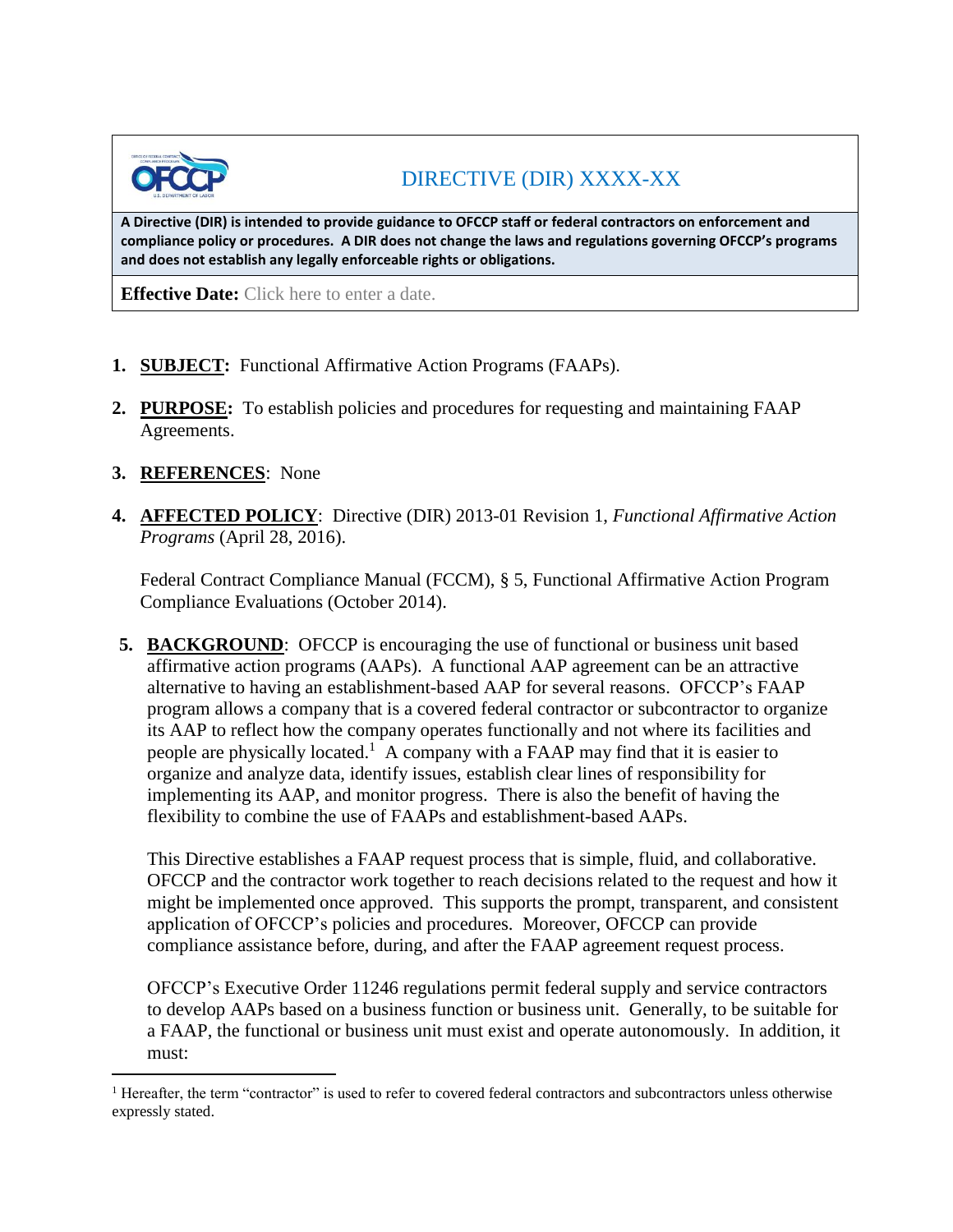- Have at least 50 employees;
- Have its own managing official; and
- Have the ability to track and maintain its own personnel activity.

This approach is different from the other most commonly used approach of creating AAPs based on the contractor's establishments or locations. <sup>2</sup> Specifically, the regulation at 41 CFR 60-2.1(d)(4) provides:  $3^3$ 

> If a contractor wishes to establish an affirmative action program other than by establishment, the contractor may reach agreement with OFCCP on the development and use of affirmative action programs based on functional or business units. The Deputy Assistant Secretary, or his or her designee, must approve such agreements. Agreements allowing the use of functional or business unit affirmative action programs cannot be construed to limit or restrict how the OFCCP structures its compliance evaluations.

Any supply and service contractor subject to OFCCP's AAP requirements may request a FAAP agreement that permits the development and use of AAPs based on functional or business units. Some contractors may find it appropriate to develop AAPs based solely on functional or business units, while others may elect to use a combination of both functional units and establishment-based AAPs. In the absence of an approved FAAP agreement, the regulations require contractors to develop, implement, and maintain separate AAPs for each physical location or establishment with 50 or more employees.

## **6. ROLES AND RESPONSIBILITIES**:

i<br>L

- a. The **Contractor** is responsible for:
	- i. Submitting a complete and timely request for a FAAP agreement.
	- ii. Implementing the FAAP agreement after receiving a copy of the agreement signed by the Director of OFCCP.
	- iii. Certifying in writing, as a part of the FAAP agreement certification process, that there are no changes in the contractor's functional or business units, structure or organization, or other circumstances that would affect the FAAP.
	- iv. Managing and monitoring all personnel actions, including recordkeeping and

<sup>&</sup>lt;sup>2</sup> The establishment-based AAP provisions are found at 41 CFR 60-1.40 and 41 CFR 60-2.1 through 60-2.17; 60-300.40 through 60-300.45; and 60-741-40 through 60-741.47.

<sup>&</sup>lt;sup>3</sup> The reference the Deputy Assistant Secretary in the FAAP approval process is obsolete. The Director of OFCCP performs this role following the abolishment of the Employment Standards Administration (ESA) on November 8, 2009. When ESA was abolished its four major program components, OFCCP, the Office of Labor Management Standards, the Office of Workers' Compensation Programs, and the Wage and Hour Division, all became stand– alone programs reporting directly to the Secretary of Labor.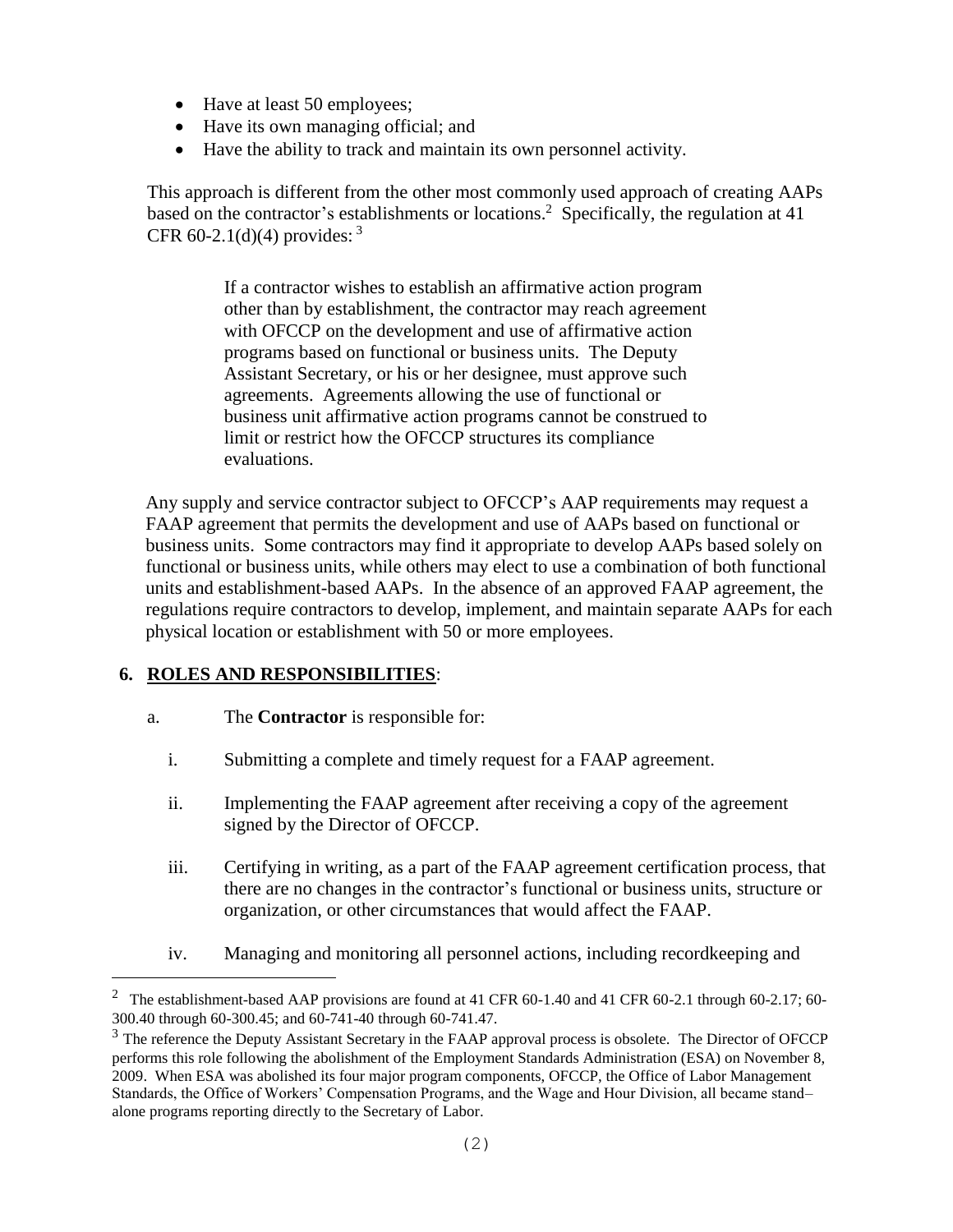affirmative action responsibilities for all functional or business units regardless of size.

- v. Complying with the affirmative action requirements of EO 11246, as well as Section 503 of the Rehabilitation Act of 1973, as amended (Section 503) and the Vietnam Era Veterans' Readjustment Assistance Act of 1974, as amended (VEVRAA) if the contractor meets the written AAP thresholds for these laws.<sup>4</sup>
- vi. Identifying and providing information about the forms and formats (e.g., Excel, Word, Access, the use of third party vendors for payroll and human resources data reporting, etc.) in which the contractor maintains information requested by OFCCP. The contractor will provide information in one or more of the available forms and formats, as requested by OFCCP.
- vii. Submitting all requested information, including applicant flow, hire, promotion, and termination, and compensation data, electronically (e.g., email or uploaded to site) to OFCCP. If electronic submission is not possible or feasible, the contractor and OFCCP should agree to an acceptable alternative.
- b. **OFCCP** is responsible for:
	- i. Notifying the contractor upon receiving its request for a FAAP agreement.
	- ii. Reviewing and recommending action on a contractor's request to develop, modify, and certify a FAAP agreement.
	- iii. Approving or otherwise disposing of requests related to FAAP agreements.
	- iv. Using the information that a contractor provides in support of its request for a FAAP agreement solely to evaluate that request.
	- v. Determining whether a contractor is currently reporting its compliance under the requirements of a conciliation agreement when determining whether to approve a FAAP agreement.
	- vi. Providing compliance assistance and conducting compliance evaluations.

#### **7. DEFINITIONS:**

i<br>L

To ensure clarity and consistency in the implementation of the FAAP program, definitions for commonly used terms in OFCCP programs are provided below.

<sup>&</sup>lt;sup>4</sup> The contractor can comply with its Section 503 and VEVRAA written AAP obligations by either creating and maintaining Section 503 and VEVRAA FAAPs for the same functional or business units that are covered by its EO 11246 FAAPs or creating and maintaining establishment-based Section 503 and VEVRAA AAPs for each of its establishments. The contractor must inform OFCCP which method it will use to comply with its Section 503 and VEVRAA obligations during the FAAP negotiation or certification process. Under either approach, the contractor must make its AAPs and FAAPs available for review at each of its establishments.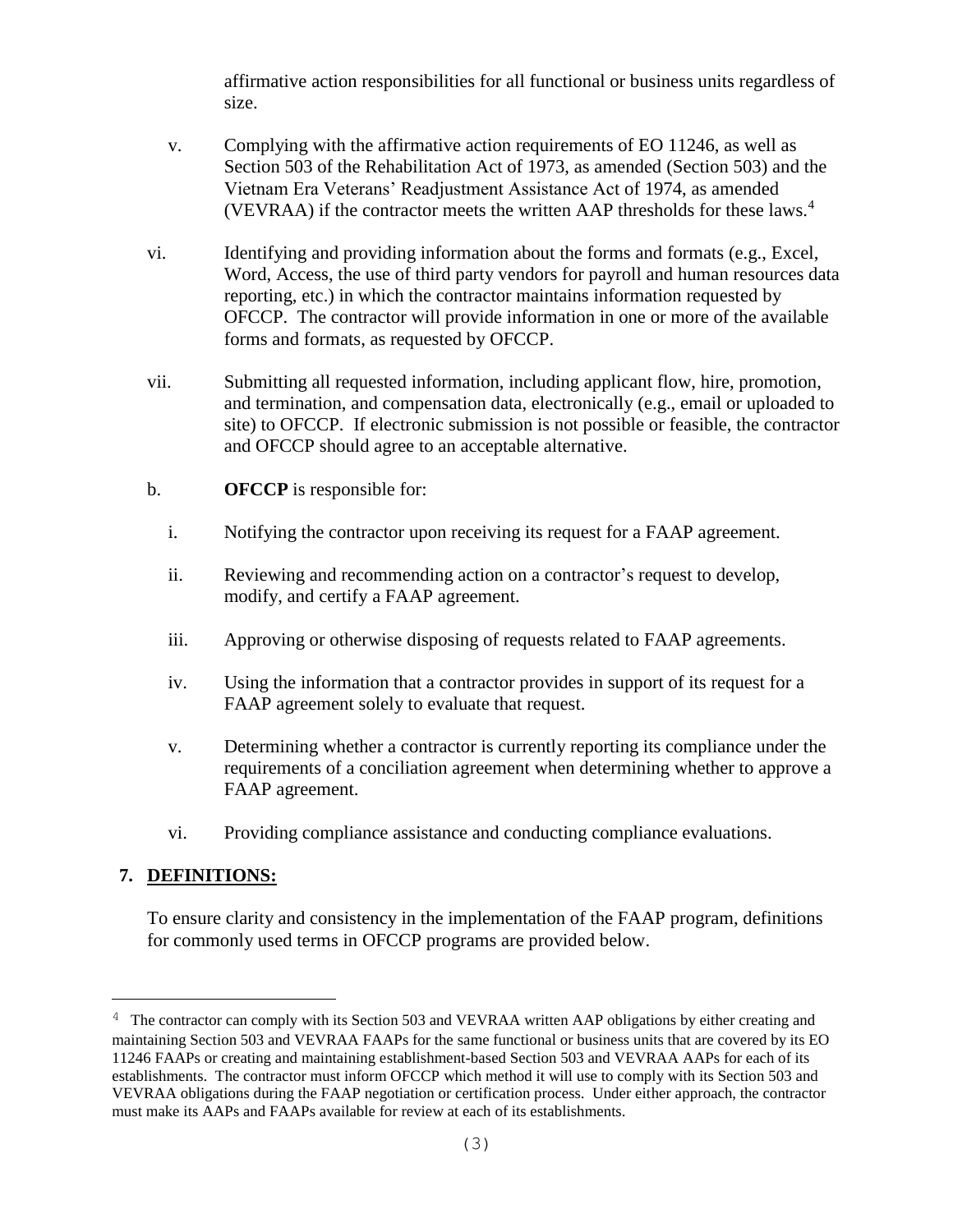*Certification –* A written notice from the contractor to OFCCP confirming that the contractor will continue to operate under a functional or business unit structure. OFCCP will review the notice and determine whether to issue a new FAAP agreement for new five-year term.

*Compliance Evaluation* **–** The investigation and review process used by OFCCP to determine if a federal contractor is complying with the nondiscriminatory and affirmative action employment obligations outlined in 41 CFR Chapter 60. A compliance evaluation consists of any one or any combination of the following investigative procedures: compliance review, off-site review of records, compliance check, or focused review. 5

*Compliance Review –* A comprehensive analysis of the hiring and employment practices of the contractor, including the contractor's written affirmative action program (AAP), and the results of the affirmative action efforts undertaken by the contractor. A compliance review may proceed in three stages: desk audit, onsite review and offsite analysis.<sup>6</sup>

*Establishment* - A facility or unit that produces goods or services, such as a factory, office, store, or mine. In most instances, the unit is a physically separate facility at a single location. In appropriate circumstances, OFCCP may consider as an establishment several facilities located at two or more sites when the facilities are in the same labor market or recruiting area. OFCCP will determine whether it is appropriate to group facilities into a single establishment on a case-by-case basis.<sup>7</sup>

*Functional or Business Unit* - A component within an organization that operates autonomously in the ordinary course of the organization's business. A functional or business unit should also have identifiable personnel practices or transactional activities specific to the functional or business unit (e.g., applicant flow, hires, promotions, compensation determinations, terminations, etc.) that are distinguishable from other parts of the contractor. Functions or business units should be identified and defined based on the organization's existing business operations, personnel practices and management structures.

*Modification –* A modification to a FAAP agreement is necessary when a contractor makes a change to its functional units or structure that creates, eliminates, or changes one or more functional units. This change could be the result of a reorganization, merger, acquisition, or divesture.

**8. POLICY**: A contractor's Executive Order 11246 FAAP must include the required AAP elements described in 41 CFR 60-2. If a contractor is also required to have an AAP under Section 503, VEVRAA, or both, contractor must develop FAAPs that meet the requirements in Subpart C of 41 CFR 60-300 and Subpart C of 41 CFR 60-741, as applicable.

A contractor must follow the policies and procedures established in this Directive to obtain an agreement to establish a FAAP. Certain basic principles apply to the FAAP process.

• The approval of FAAP agreement requests, modifications, and certifications by OFCCP

i<br>L

<sup>&</sup>lt;sup>5</sup> See 41 CFR 60-1.20(a), 60-300.60(a), and 60-741.60(a).

<sup>&</sup>lt;sup>6</sup> See 41 CFR 60-1.20(a)(1), 60-300.60(a)(1) and 60-741.60(a)(1).

<sup>&</sup>lt;sup>7</sup> See FCCM, Key Words and Phrases.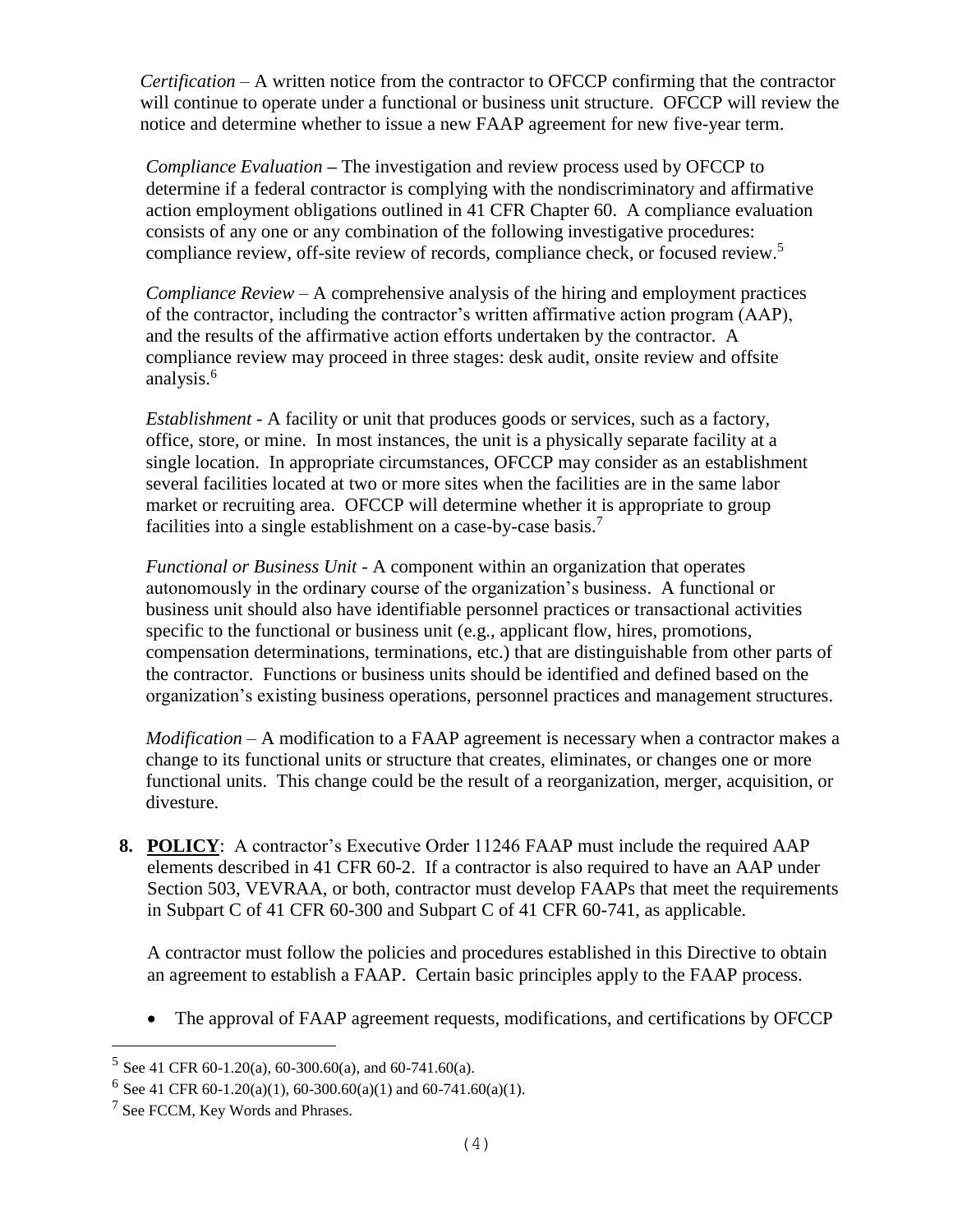is not automatic. The Director of OFCCP, or his or her designee, must affirmatively approve these submissions. The denial of a request does not prohibit a contractor from seeking a FAAP agreement for a subsequent AAP year.

- A FAAP agreement must cover all employees in the contractor's workforce that are in the identified functional or business units. However, this does not mean that the entire workforce must be covered by FAAPs. In some cases, it may be appropriate for a contractor to use both FAAPs and establishment-based AAPs.
- Only functional or business units identified in the approved FAAP agreement are covered by that agreement.
- A contractor must continue to develop, implement, and maintain AAPs for each establishment until the FAAP agreements become effective (i.e., when signed by OFCCP's Director).
- A FAAP agreement expires five years after its effective date, unless certified by the end of that period.
- A FAAP agreement does not relieve a contractor of its obligation to comply with the regulations at 41 CFR Chapter 60. OFCCP does not negotiate its procedures for determining compliance with its regulations.
- A FAAP agreement cannot contain provisions that limit OFCCP's access or the manner and means by which it initiates and conducts compliance evaluations. These matters are non-negotiable.
- FAAP units that have undergone a compliance evaluation will be exempt from another evaluation for 36 months from the date OFCCP closed the previous evaluation. This exemption does not prohibit OFCCP from conducting complaint investigations and compliance evaluations based on credible third party evidence.
- **9. PROCEDURES**: Contractors requesting, modifying, certifying, or terminating a functional AAP agreement must follow the procedures outlined in this Directive.

#### *a. Procedures for Requesting a Functional AAP Agreement*:

- 1. The contractor requesting a FAAP agreement must submit a written request to the Director of OFCCP. The request must include proof of contract coverage and the name and contact information for the corporate representative responsible for overseeing the contractor's request for the FAAP agreement. The contractor must address the written request to the Director of OFCCP and submit it by email to [OFCCP\\_FAAP-UNIT@dol.gov.](mailto:OFCCP_FAAP-UNIT@dol.gov)
- 2. The contractor's request must describe in detail how the proposed functions correlate to the contractor's specific organizational structure. In addition, the request must include an organizational chart, specific information about the functional or business units, functional unit locations and addresses, the number of employees, a transition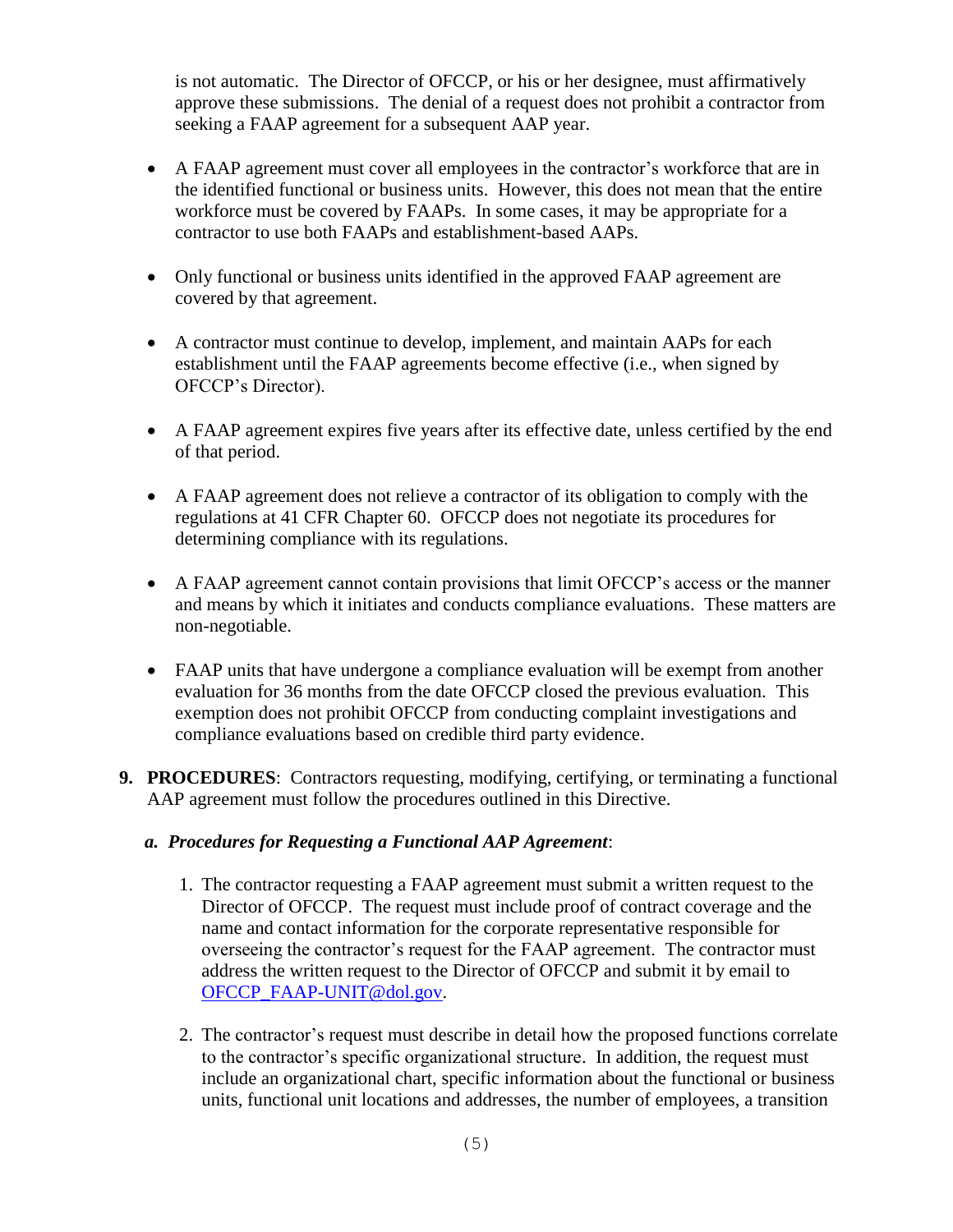plan describing the process and timeframes in which the organization will move from establishment-based AAPs to FAAPs. Attachment A, *Documentation to Submit with a FAAP Request*, lists specifics items for documenting the request. OFCCP may, if it is necessary, request additional information before making a final determination on the contractor's request.<sup>8</sup>

- 3. OFCCP must receive the request for a FAAP agreement no later than 120 calendar days prior to the expiration of the contractor's current corporate headquarters AAP. If the contractor making the request is a first-time contractor, OFCCP must receive the request within 120 calendar days from the award of the Federal contract. OFCCP will deny a request that is not timely submitted.
- 4. OFCCP will send written notification to the contractor when the requested FAAP agreement is approved; the actual agreement will be attached to this notice. The contractor must sign the FAAP agreement and return it to OFCCP for signature by the agency's Director. The agency will provide a copy of the agreement, with all of the required signatures, to the contractor. The FAAP agreement is effective on the date it is signed by OFCCP's Director. The contractor has 120 calendar days from the effective date to implement its FAAP. The contractor must notify OFCCP when its FAAP is implemented.
- 5. OFCCP will continue to schedule and conduct establishment-based compliance evaluations during the review and approval stage of a FAAP agreement request, and the 120 calendar day FAAP implementation period. Should a scheduling letter be received during the review and approval stages (i.e., after submission of the FAAP request but before the effective date of the agreement) the evaluation will be completed as establishment-based evaluation. A contractor receiving a scheduling letter during the 120 calendar day FAAP implementation period may have its scheduled establishment-based compliance evaluation administratively closed.
- 6. The denial of a contractor's request does not prohibit the contractor from seeking a FAAP agreement for a subsequent AAP year.

#### *b. Modifying a Functional AAP Agreement***:**

i<br>L

- 1. A change in the functional or business units, or structure or organization of a contractor that affects an existing FAAP agreement requires a modified agreement. A contractor is required to notify OFCCP, in writing, within 60 days of the effective date of the change. The FAAP agreement will be modified to reflect the changes.
- 2. The modification notice must include a description of and the reason for the change. If functional units were changed, added, and/or removed the contractor's notice must state when the new FAAPs will be in place. If functional units were removed, the contractor must identify where those employees will be covered in the new

<sup>&</sup>lt;sup>8</sup> The FAAP Branch will determine whether it is necessary to conduct a FAAP conference to discuss the materials in the FAAP request. If the FAAP Branch determines that a conference is necessary, the FAAP Branch will discuss with the contractor the most appropriate format for conducting the conference. In addition to face-to-face meetings, alternative formats for conducting the conference include teleconference or web-based conferencing.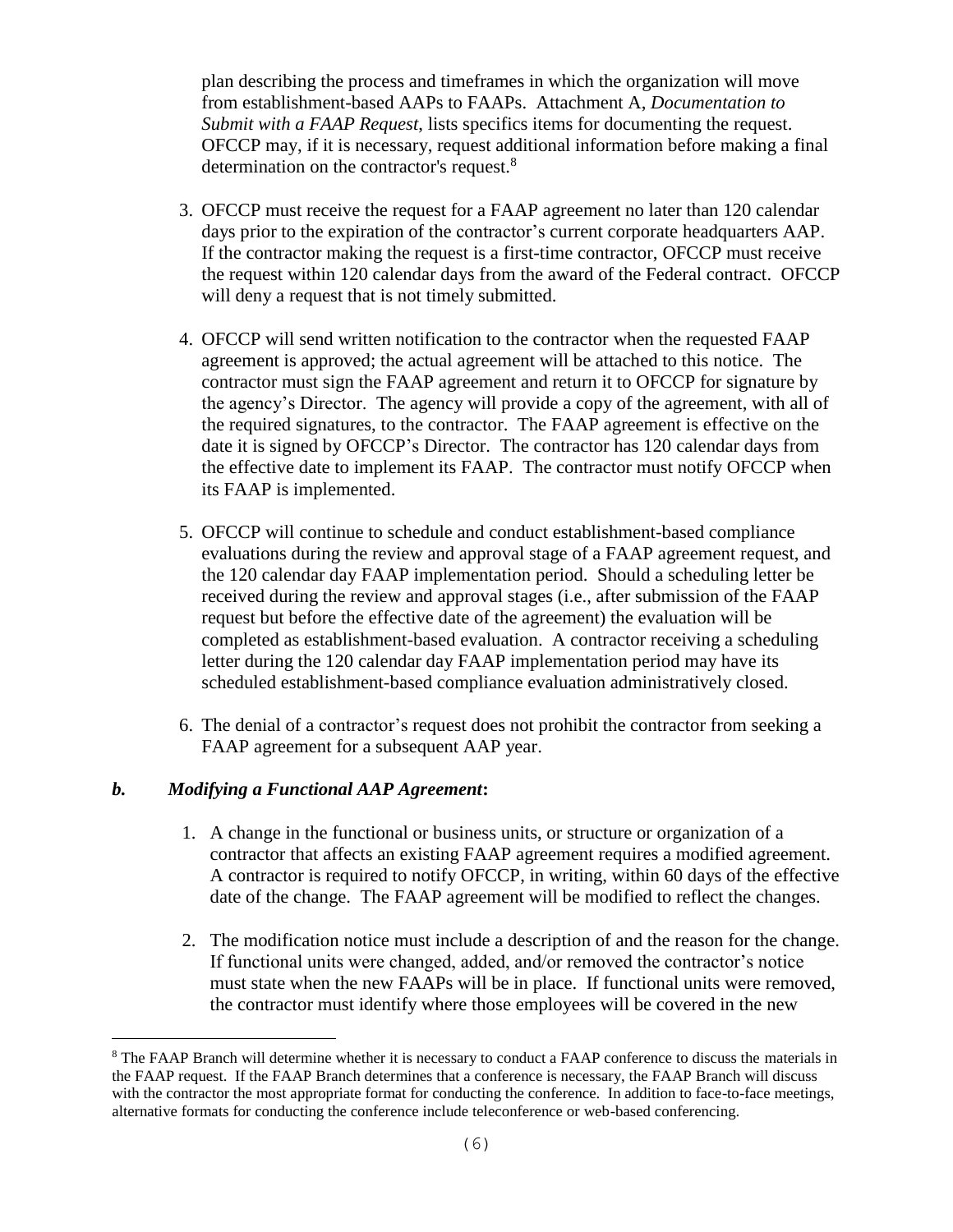FAAP structure. If there was a merger, acquisition, and/or downsizing, the contractor must provide OFCCP the name of the newly merged or acquired company and the contractor's plan to incorporate the former company's employees into its AAP structure. Any resulting functional or business unit name change, and changes in managing officials, employee counts, and addresses should be included in the modification notice.

- 3. Modifications to the FAAP agreement do not extend the five-year term of a FAAP agreement.
- 4. OFCCP could schedule a contractor for a compliance evaluation should the contractor fail to submit a modification notice. Should there be repeated failures to inform OFCCP of a modification, the agency could terminate the contractor's FAAP agreement.

#### *c. Certifying a Functional AAP Agreement:*

- 1. The contractor must certify in writing, and submit electronically via email to OFCCP, that there were no changes made to its functional or business structure, structure or organization, or other circumstances that affect the existing FAAP agreement. The certification must also state that the contractor wishes to continue to operate under a functional AAP structure.
- 2. If there were changes that resulted in the modification, addition or elimination of functional units or establishment-based AAPs, the contractor is required to submit a written statement providing the rational for the changes. The certification must include updated information regarding employee counts, facility names, and facility addresses included in each functional unit. OFCCP will review the information and confirm that the changes meet the criteria outlined in Section 9 of this Directive. OFCCP will work closely with the contractor's designated representative to ensure timely and proper processing of the certification request.
- 3. The contractor must provide updated information concerning at least one federal contract or subcontract of \$50,000 or more, identifying the name of the federal contracting agency, the contract number, the contract period, and the name of the prime contractor if the contractor is a subcontractor.
- 4. The contractor must submit the certification at least 120 calendar days prior to the expiration of the existing FAAP agreement. The failure to make a timely certification will cause the FAAP agreement to expire at the end of its five-year term. The contractor is then required to develop establishment-based AAPs and may be scheduled for compliance evaluations under the Federal Contractor Selection System (FCSS). In the event OFCCP is unable to make a decision on a timely submitted certification before the agreement expiration date, the contractor will continue to operate under the existing FAAP agreement until its request is approved or denied.
- 5. Should OFCCP not certify the agreement, it will provide the contractor with at least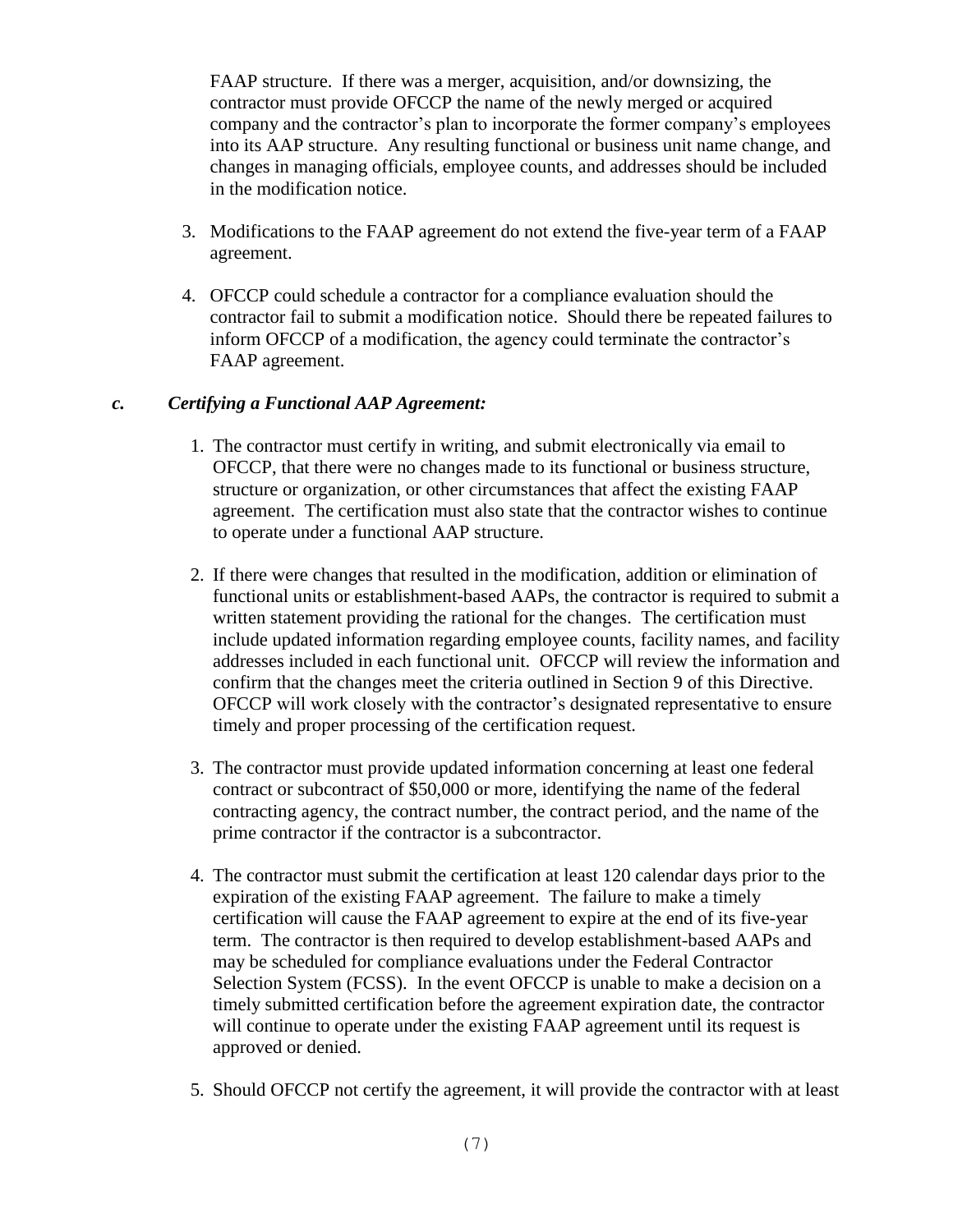90 calendar days written notification.

- 6. An existing FAAP agreement is certified only after it is signed by the contractor and OFCCP's Director. The effective date is the date it is signed by OFCCP's Director. Once certified, the existing FAAP agreement is authorized for another five-year term.
- 7. During an open compliance evaluation of a functional unit, OFCCP may extend the term of an existing FAAP agreement until the evaluation has been completed, if necessary.

#### *d. Termination of a functional AAP agreement:*

- 1. Either party may terminate a FAAP agreement with 90 calendar days written notice submitted by email. The notice must provide a brief explanation of the reason for the termination and the effective date of the termination.
- 2. OFCCP may terminate a FAAP agreement when the contractor fails to account for all of its employees in a functional or establishment AAP. OFCCP may also terminate an agreement when a contractor repeatedly fails to notify OFCCP of a modification to its functional or business units, or structure or organization that affects a FAAP agreement. Two or more such instances during the term of the agreement could constitute a repeated failure to inform OFCCP of modifications.
- 3. Upon termination of a FAAP agreement, all of the contractor's employees are required to be covered by establishment-based AAPs. The establishment-based AAPs shall be in place no later than 120 calendar days from either OFCCP's or the contractor's notification that the FAAP agreement has been terminated.

 $\overline{\phantom{a}}$  , and the contract of the contract of the contract of the contract of the contract of the contract of the contract of the contract of the contract of the contract of the contract of the contract of the contrac

## **8. ATTACHMENTS:** A and B

**CRAIG E. LEEN DATE** Acting Director Office of Federal Contract Compliance Programs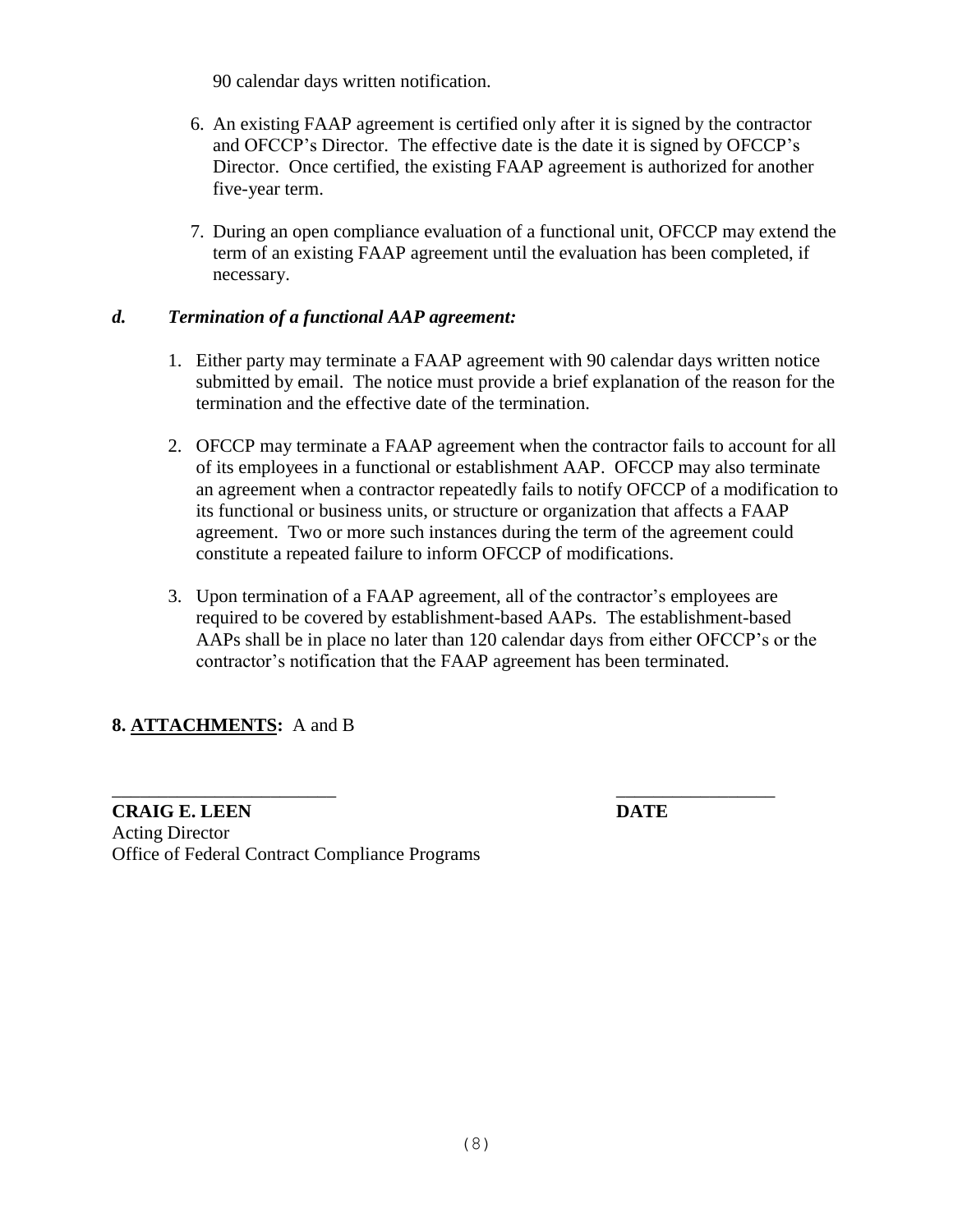## **Attachment A**

## *Documentation to Submit with the FAAP Request*

- 1. The contractor must provide a statement that it is a covered federal contractor or subcontractor under 41 CFR 60-1, 60-2, 60-300, 60-741 or some combination of these laws as enforced by OFCCP. The statement must include specific information on at least one federal contract or subcontract of \$50,000 or more, identifying the name of the federal contracting agency, the contract number, the contract period, and the name of the prime contractor if the contractor is a subcontractor.
- 2. A copy of the contractor's most recent Consolidated EEO-1 Report.
- 3. An organizational chart that clearly identifies all of the proposed functional or business units to be covered by the requested FAAP and how they are related to each other within the corporation's overall structure.
- 4. A narrative description of the "business or function" of each proposed FAAP unit and how it meets the definition of a functional or business unit set forth above.
- 5. For each proposed functional or business unit provide the company or subsidiary name, street address, and total number of employees at each location covered in the functional unit, and name and address of the managing official.<sup>9</sup>
- 6. A statement identifying the location, including the city and state, where each proposed FAAP unit will maintain its employee personnel records and applicant processing activities.
- 7. If the contractor proposes to maintain some establishment-based AAPs, provide a list of the locations with establishment-based AAPs. This includes the physical address, number of employees, phone number of the establishment's managing official and AAP contact, and the EEO-1 unit number for each establishment.
- 8. A statement addressing how the contractor plans to transition from establishment-based AAPs to functional AAPs, including its timeline for completion.
- 9. The dates of the proposed AAP year for the functional programs.

i<br>L

10. Copies of unit-specific personnel policies relevant to evaluating the proposed functions or business units, including policies related to recruitment, hiring, promotion, compensation, and termination where different from the corporate policies.

<sup>&</sup>lt;sup>9</sup> Information for each proposed functional unit including the description, addresses, and names of managing officials and contact persons should be provided as a flat file or database. Employees based remotely should be included in the facility to which they report.